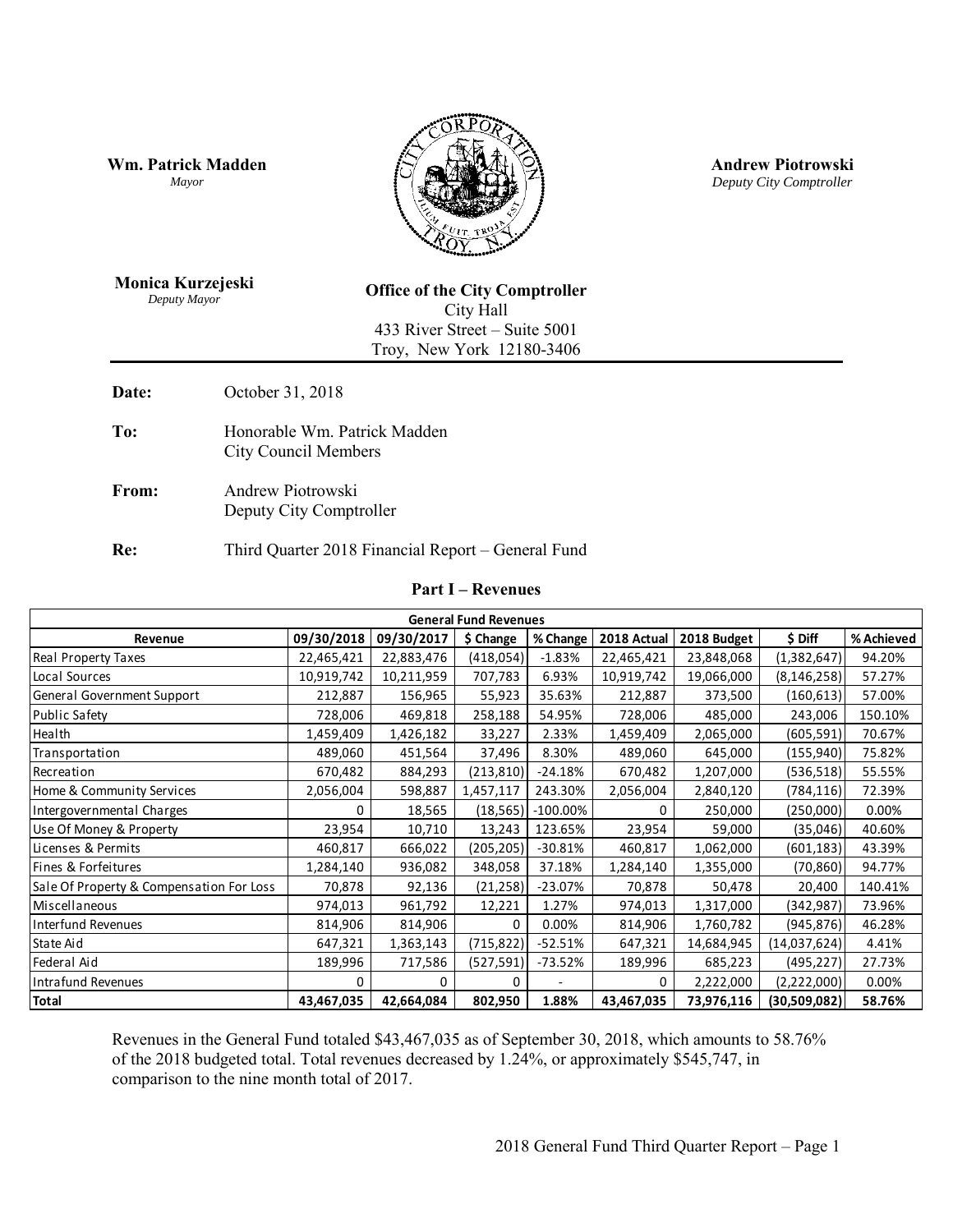Despite this report detailing the results of the first nine month revenue and expenditure totals of the 2018 fiscal year, there is still a significant seasonality component that impacts the General Fund revenues. For example the City's AIM funding from New York State will not be received and recognized until the fourth quarter, as the City does not receive the principal amount until December  $15<sup>th</sup>$  of the fiscal year. This revenue alone represents 16.65% of the total 2018 adjusted budget for revenues. Furthermore the City's sales tax revenues are representative of the first two quarters of collections with the third and fourth quarters recorded in the final three months of the fiscal year.

Revenues from real property taxes totaled \$22,465,421 as of September  $30<sup>th</sup>$  of the current fiscal year, amounting to 94.20% of the total 2018 revenue required from property taxes. Total revenues have decreased from 2017 entirely due to the collection rate decreasing from 2017. In the first nine months of 2017 the City had collected 96.80% of the total revenue required. The City Comptroller's Office has been and will continue to monitor 2018 property tax collections closely and will continue to mail delinquent letters to unpaid property tax property owners.

Local source revenues have increased by 6.93% from the nine month total of 2017, with the 2018 total equaling \$10,919,742. The primary source of revenue within this category is sales tax which has increased by approximately \$500,000. As noted above there is a significant seasonality impact for sales tax where only the first two quarters have been received and recognized as of September  $30<sup>th</sup>$ ; therefore, this is why only 57.27% of the total 2018 budgeted revenues have been recognized.

The increase from 2017 to 2018 in revenues pertaining to General Governmental Support relate to the timing of collection of Host Agreement payments made to the City. These agreements derive from PILOT agreements made with the City of Troy IDA.

Public safety revenues were \$728,006 as of September  $30<sup>th</sup>$ , far exceeding the amount budgeted for in 2018. The cause for this, along with the significant increase from the nine month total of 2017, is due to the increase in vacant building fees along with increased collections in both current year billing and payment through relevied fees.

Recreation revenues totaled \$670,482 at the end of the 2018 third quarter, which is only 55.55% of the total 2018 adjusted budget. Revenues have also decreased by \$213,810 in comparison to the nine month total of 2017. The primary cause for the decrease and lack of revenues in 2018 is attributed to the closure of the Knickerbacker Ice Rink due to mechanical failures that have been discussed throughout the fiscal year.

Revenues from Home & Community Services are made up of collection of garbage fee payments received in the current fiscal year. As of September 30 the City had received \$1,907,382 in garbage fee payments, which is approximately \$900,000 less than the amount budgeted for. Similar to property tax collection the City Comptroller's Office has and will continue to monitor collections closely and will also continue to mail out delinquent letters.

The decrease of revenues in the Licenses & Permits category from 2017 to 2018derives from a decrease in revenue from Building Permits with revenue in this category totaling \$460,817 as of September 30, 2018.

Federal and State Aid revenues are significantly under budget for the 2018 fiscal year because of the seasonality impact described above. Federal Aid represents grant reimbursements that are generally submitted in the fourth quarter of the fiscal year. State Aid primarily comes from revenue sharing from New York State that is received on December  $15<sup>th</sup>$  of the fiscal year.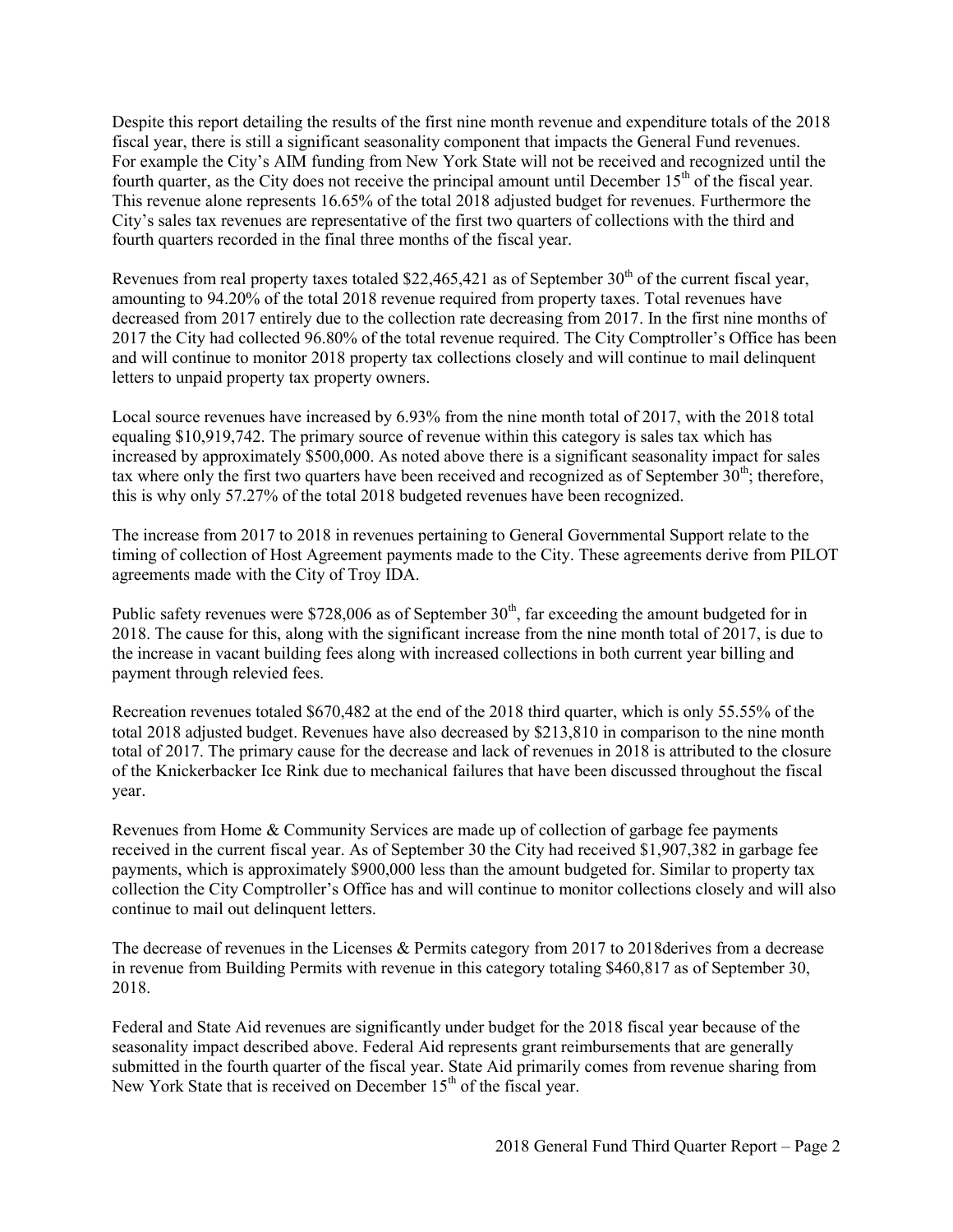# **Part II – Expenditures**

|                                  |            |                       | <b>Part II – Expenditures</b> |           |             |             |            |            |
|----------------------------------|------------|-----------------------|-------------------------------|-----------|-------------|-------------|------------|------------|
| <b>General Fund Expenditures</b> |            |                       |                               |           |             |             |            |            |
| Expenditure                      |            | 09/30/2018 09/30/2017 | \$ Change                     | % Change  | 2018 Actual | 2018 Budget | \$ Rem     | % Expended |
| Code 1 - Salaries                |            |                       |                               |           |             |             |            |            |
| <b>Permanent Salaries</b>        | 17,067,179 | 16,505,718            | 561,462                       | 3.40%     | 17,067,179  | 23,756,471  | 6,689,292  | 71.84%     |
| <b>Temporary Salaries</b>        | 354,342    | 311,934               | 42,408                        | 13.60%    | 354,342     | 601,374     | 247,032    | 58.92%     |
| Overtime                         | 161,136    | 107,823               | 53,312                        | 49.44%    | 161,136     | 236,170     | 75,034     | 68.23%     |
| Overtime - Snow Plowing          | 151,726    | 133,124               | 18,602                        | 13.97%    | 151,726     | 155,000     | 3,274      | 97.89%     |
| Overtime - Police                | 620,798    | 447,444               | 173,354                       | 38.74%    | 620,798     | 850,000     | 229,202    | 73.04%     |
| Overtime - Fire                  | 692,929    | 802,657               | (109, 728)                    | $-13.67%$ | 692,929     | 1,145,000   | 452,071    | 60.52%     |
| Overtime - Public Safety Grants  | 28,652     | 311,243               | (282, 591)                    | -90.79%   | 28,652      | 139,306     | 110,654    | 20.57%     |
| Misc. Other                      | 701,700    | 633,967               | 67,733                        | 10.68%    | 701,700     | 2,385,675   | 1,683,975  | 29.41%     |
| <b>Total Code 1</b>              | 19,778,462 | 19,253,910            | 524,552                       | 2.72%     | 19,778,462  | 29,268,996  | 9,490,534  | 67.57%     |
|                                  |            |                       |                               |           |             |             |            |            |
| Code 2 - Equipment               | 133,161    | 4,649                 | 128,512                       | 2764.23%  | 133,161     | 217,189     | 84,028     | 61.31%     |
|                                  |            |                       |                               |           |             |             |            |            |
| Code 3 - Materials & Supplies    | 1,563,827  | 1,367,926             | 195,901                       | 14.32%    | 1,563,827   | 2,427,236   | 863,408    | 64.43%     |
|                                  |            |                       |                               |           |             |             |            |            |
| Code 4 - Contractual Services    |            |                       |                               |           |             |             |            |            |
| Utilities                        | 1,561,962  | 1,537,738             | 24,224                        | 1.58%     | 1,561,962   | 2,135,288   | 573,326    | 73.15%     |
| Postage                          | 15,680     | 24,363                | (8,684)                       | $-35.64%$ | 15,680      | 48,835      | 33,155     | 32.11%     |
| Printing & Advertising           | 30,864     | 33,686                | (2,822)                       | $-8.38%$  | 30,864      | 75,343      | 44,479     | 40.96%     |
| Repairs & Rentals                | 1,459,522  | 1,401,873             | 57,648                        | 4.11%     | 1,459,522   | 2,080,903   | 621,381    | 70.14%     |
| Insurance                        | 323,035    | 312,022               | 11,013                        | 3.53%     | 323,035     | 332,465     | 9,430      | 97.16%     |
| Dues                             | 12,297     | 24,968                | (12, 672)                     | $-50.75%$ | 12,297      | 33,635      | 21,338     | 36.56%     |
| Consultant Services              | 1,329,492  | 1,288,974             | 40,518                        | 3.14%     | 1,329,492   | 2,331,201   | 1,001,709  | 57.03%     |
| Training                         | 52,449     | 87,093                | (34, 644)                     | $-39.78%$ | 52,449      | 144,380     | 91,931     | 36.33%     |
| Travel                           | 10,147     | 4,825                 | 5,322                         | 110.29%   | 10,147      | 21,310      | 11,163     | 47.62%     |
| Judgments & Claims               | 5,981      | 75,119                | (69, 138)                     | $-92.04%$ | 5,981       | 150,000     | 144,019    | 3.99%      |
| Contingencies                    | 0          | $\Omega$              | 0                             |           | 0           | 375,793     | 375,793    | 0.00%      |
| Uniforms                         | 61,035     | 70,221                | (9, 186)                      | $-13.08%$ | 61,035      | 228,606     | 167,572    | 26.70%     |
| Medical Expenses                 | 29,929     | 29,022                | 908                           | 3.13%     | 29,929      | 48,000      | 18,071     | 62.35%     |
| Misc. Other                      | 2,547      | 8,084                 | (5, 537)                      | $-68.49%$ | 2,547       | 17,500      | 14,953     | 14.55%     |
| <b>Total Code 4</b>              | 4,894,938  | 4,897,988             | (3,050)                       | $-0.06%$  | 4,894,938   | 8,023,259   | 3,128,321  | 61.01%     |
|                                  |            |                       |                               |           |             |             |            |            |
| Code 6/7 - Debt Service          | 7,639,578  | 7,285,330             | 354,248                       | 4.86%     | 7,639,578   | 7,670,772   | 31,194     | 99.59%     |
|                                  |            |                       |                               |           |             |             |            |            |
| Code 8 - Benefits                |            |                       |                               |           |             |             |            |            |
| Pension                          | 1,830,220  | 1,728,563             | 101,657                       | 5.88%     | 1,830,220   | 7,398,940   | 5,568,720  | 24.74%     |
| Healthcare                       | 9,729,310  | 9,178,779             | 550,531                       | 6.00%     | 9,729,310   | 14,114,500  | 4,385,190  | 68.93%     |
| Dental                           | 447,030    | 435,820               | 11,210                        | 2.57%     | 447,030     | 631,822     | 184,792    | 70.75%     |
| Social Security                  | 1,443,078  | 1,415,434             | 27,644                        | 1.95%     | 1,443,078   | 2,229,552   | 786,474    | 64.73%     |
| Worker's Compensation            | 245,790    | 355,991               | (110, 201)                    | -30.96%   | 245,790     | 400,000     | 154,210    | 61.45%     |
| <b>Total Code 8</b>              | 13,695,428 | 13,114,587            | 580,841                       | 4.43%     | 13,695,428  | 24,774,814  | 11,079,386 | 55.28%     |
|                                  |            |                       |                               |           |             |             |            |            |
| Code 9 - Interfund Transfers     | 630,852    | 2,221,942             | (1,591,090)                   | -71.61%   | 630,852     | 1,739,419   | 1,108,567  | 36.27%     |
|                                  |            |                       |                               |           |             |             |            |            |
| <b>Grand Total</b>               | 48,336,247 | 48,146,332            | 189,915                       | 0.39%     | 48,336,247  | 74,121,686  | 25,785,439 | 65.21%     |
|                                  |            |                       |                               |           |             |             |            |            |

The nine month total for expenditures in the General Fund was \$48,186,247 which amounts to 65.01% of the total 2018 adjusted budget. The 2018 total is an increase of 0.08% from the nine month total of 2017, or approximately \$39,000.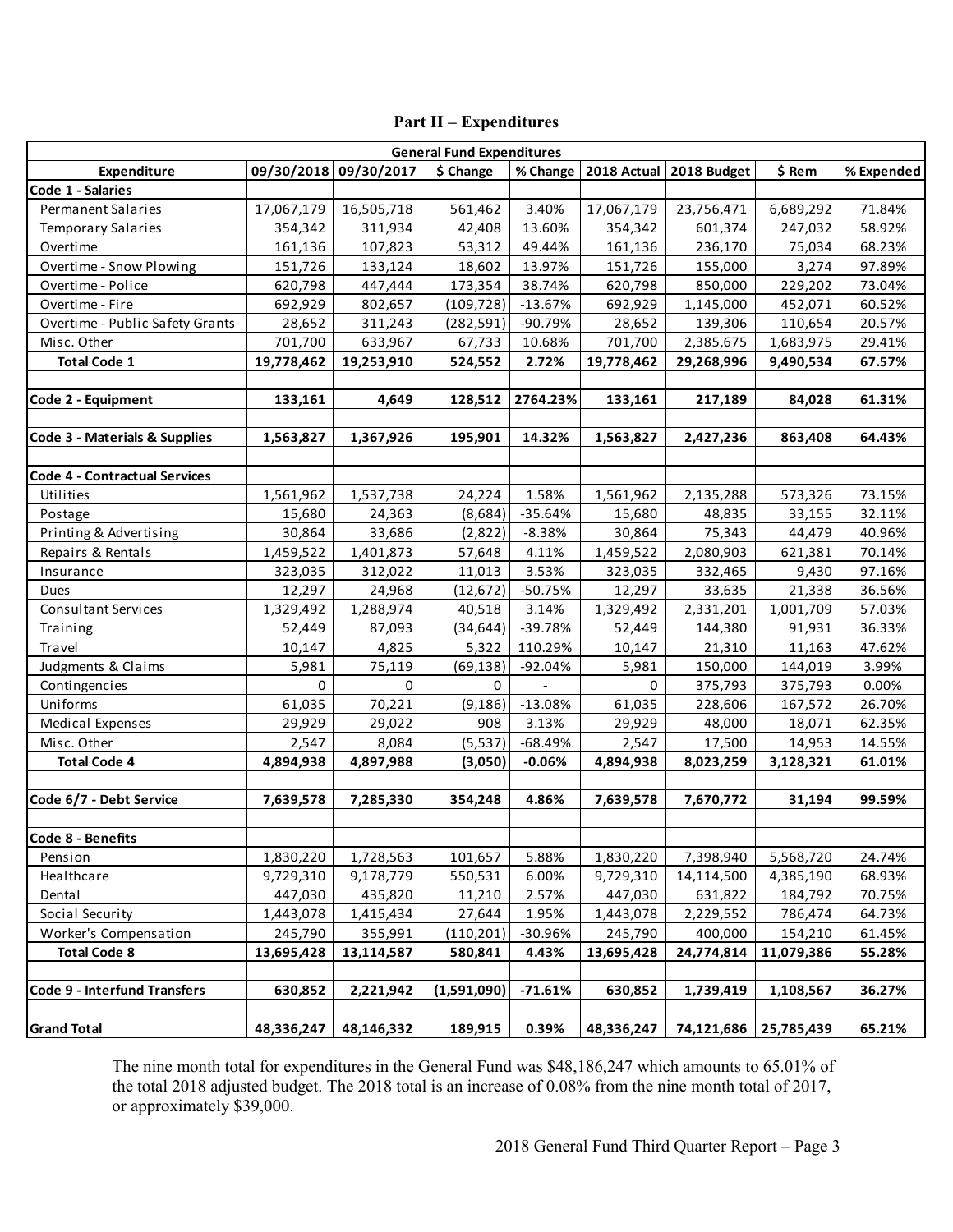Salaries for full-time employees were \$17,067,179 as of September 30, 2018 which totals 71.84% of the total 2018 adjusted budget. This is an increase of 3.40%, or \$561,462 from the nine month total of 2017. The cause for the increase from year to year is due to the number of union contracts that were settled and the increased salaries. In the last twelve months the City has settled outstanding contracts with the PBA, COATS, UPSEU and CSEA that resulted in increased salaries in the 2018 fiscal year.

Overtime – Police was \$620,798 as of September 30, 2018 which is 73.04% of the total amount budgeted for in the 2018 fiscal year. The actual 2018 nine month amount has increased by 38.74%, or \$173,000, in comparison to the nine month total of 2017 (which was \$447,444). The below line graph shows that the 2018 total is comparable to the overtime totals of 2014, 2015 and 2016. There are two main reasons for the significant increase from 20178 to 2018; with the first reason originating from the number of vacancies in the department in 2018. Every month in 2018 there has been multiple vacancies within the Police Department whereas in 2017 there were minimal vacancies with the first five months having no vacancies. The second cause for this increase is due to the settlement of the PBA and COATS contracts, which resulted in wages that were higher than the previous four years.



Fire overtime, as illustrated in the line graph below, totaled \$692,929 at the end of the third quarter in 2018. This total is 60.52% of the total 2018 adjusted budget amount. The total overtime costs have decreased from the nine month total of 2017 by \$109,728, which is a percentage decrease of 13.67%. The cause for the decrease is due to a decrease in the number of vacancies when comparing to 2018 to 2017 through the end of September.



Expenditures for equipment have increased from 2017 for purchases within the Police and Fire Departments that were approved to be spent in 2017 but had purchase orders carryover to 2018. This is a standard accounting procedure for the City and part of the accounting process.

Costs relating to the purchase of Materials & Supplies totaled \$1,563,827 at the end of the 2018 third quarter, amounting to 64.43% of the total amount budgeted for in the current fiscal year. This is an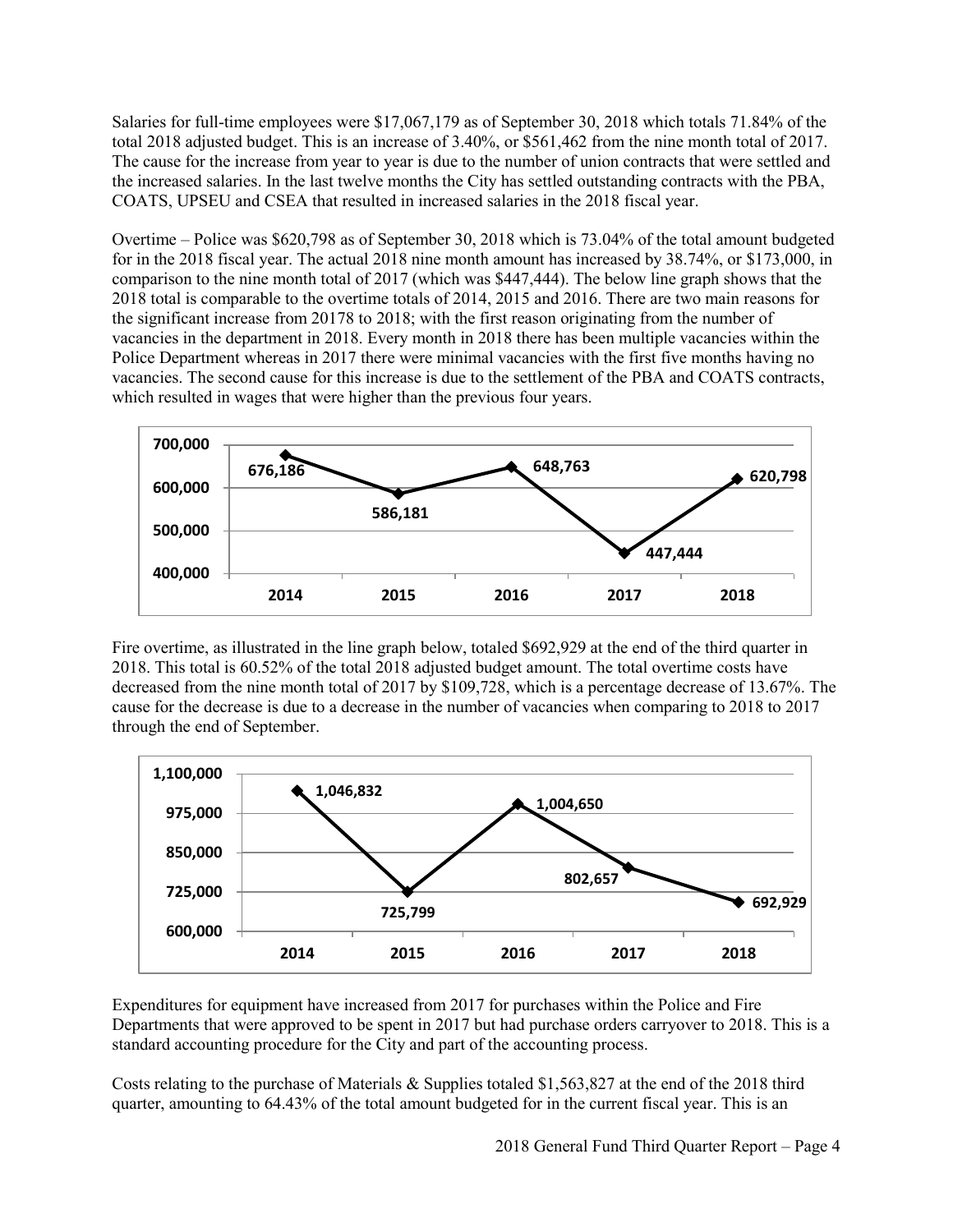increase of 14.32% from the nine month total of 2017. The cause for the increase can be traced to an increase in repair costs for the aging fleet of City vehicles, increased costs for the purchase of salt and increased gasoline costs for City vehicles due to rising industry pricing.

Consultant Services expenditures were \$1,329,492 as of September 30, 2018, which is 57.03% of the total 2018 adjusted budget within this category. This increase can be directly traced to the increase in the 911 contract that City has with the County. Costs have also decreased due to third party snow removal not being used in the first quarter of 2018 when it was used in 2017. Costs have increased, as discussed with the City Council, within the Corporation Counsel's office for outside counsel to work on the complex legal cases the City is currently faced with.

The total for Debt Service expenditures is representative of the material portion of the payments made for the fiscal year at the end of the third quarter with only the fourth quarter installment purchase debt payments left to be made.

Health insurance costs were \$9,729,310 as of September  $30<sup>th</sup>$ , which is 68.93% of the total amount budgeted for in 2018. Costs have increased by \$500,531, or 6.00%, from the third quarter total of the 2017 fiscal year. The increase is directly caused by the costs the City has incurred in relation to the selfinsured Blue Shield health insurance plan offered to employees and former employees under the age of 65. As has been discussed throughout the year, costs in the first quarter were significantly higher than the prior year; however, costs have stabilized over the course of the year. This is taken with caution however within the City Comptroller's Office because of the plan is self-insured up to the first \$150,000 of expenses for subscribers. This means that the City could still be subjected to high claims through the end of the current fiscal year. The cost increase would be higher if it were not for the change in Medicare Advantage Plans where the City changed the provider to Humana and is seeing a monthly savings of approximately \$40,000 from the previous provider.

There is a significant decrease in the Interfund Transfer category when comparing the last two fiscal years, with a 2018 total of \$630,852; as the decrease amounts to approximately \$1,591,000. This decrease is due to a change in accounting practice where in the current year costs are recorded as CHIPS expenses are incurred whereas in the prior years the entire allocation of CHIPS funding had been recorded and then an adjustment made at the end of the year for the actual costs.

|                     | .           | Сонставин   |                   |
|---------------------|-------------|-------------|-------------------|
|                     | 2018        | 2017        | <b>Difference</b> |
| <b>Revenues</b>     | 43,467,035  | 42,664,084  | 802,951           |
|                     |             |             |                   |
| <b>Expenditures</b> | 48,336,247  | 48,146,332  | 189,915           |
|                     |             |             |                   |
| <b>Difference</b>   | (4,869,212) | (5,482,248) | 613,036           |
|                     |             |             |                   |

### **Part III – Conclusion**

The nine month totals for the 2018 fiscal year in the General Fund show an improved financial position in comparison to the nine month 2017 totals. It should be noted that the significant "deficit" that is currently shown within the General Fund for the fiscal year is caused by seasonality implications within both revenues and expenditures. As the City moves towards December  $31<sup>st</sup>$  and then the year-end reconciliation it will become clearer as to if and how much any potential surplus will be within the General Fund.

If you have any questions regarding the information provided in this report please do not hesitate to contact me for answers.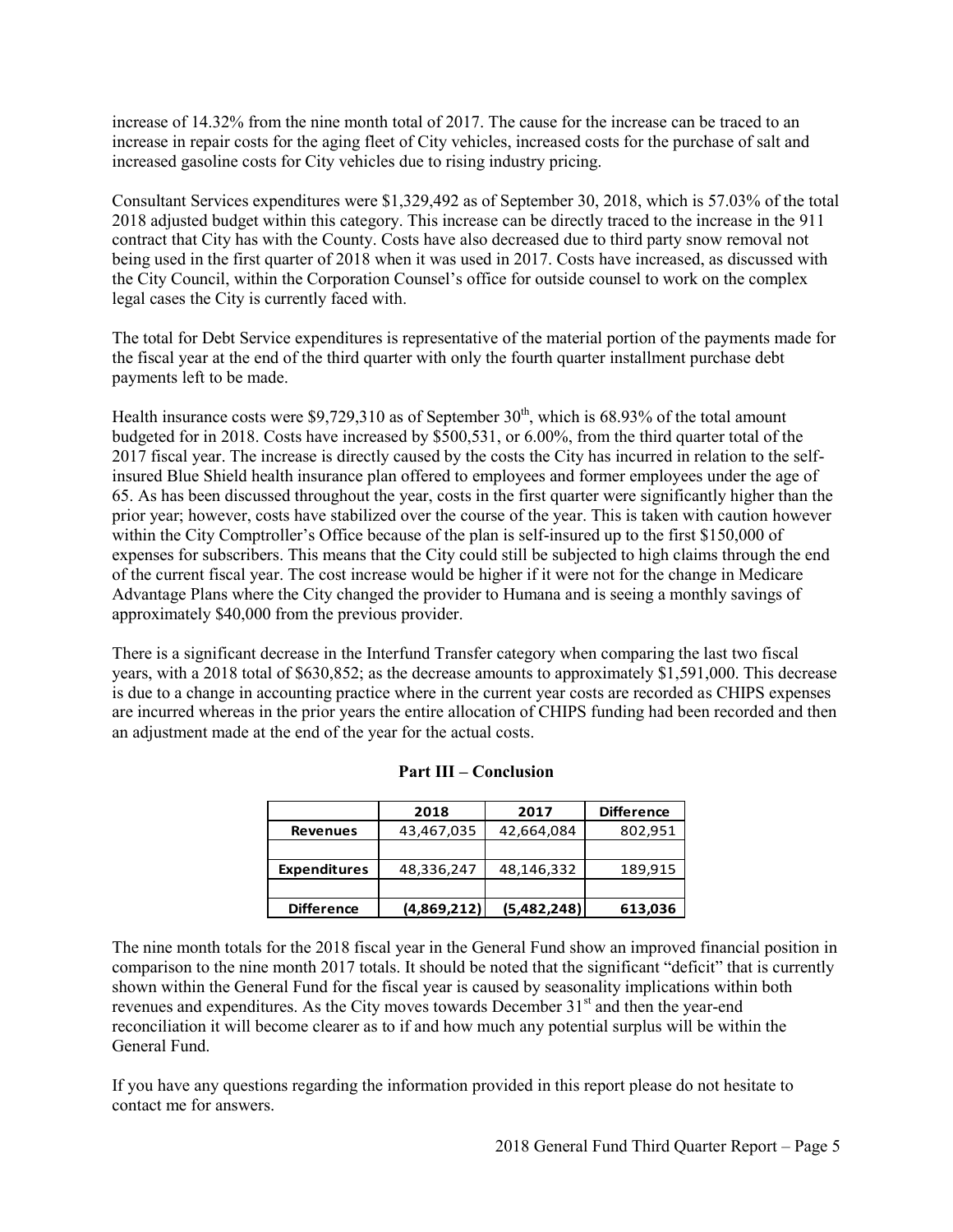**Wm. Patrick Madden** *Mayor* 



**Andrew Piotrowski** *Deputy City Comptroller* 

**Monica Kurzejeski** *Deputy Mayor* 

**Office of the City Comptroller**  City Hall 433 River Street – Suite 5001 Troy, New York 12180-3406

**Date:** October 31, 2018

- **To:** Honorable Wm. Patrick Madden City Council Members
- **From:** Andrew Piotrowski Deputy City Comptroller
- **Re:** Third Quarter 2018 Financial Report Sewer Fund

#### **Part I – Revenues**

| 09/30/2018<br>Revenue<br>3,173,528<br><b>Sewer Rents</b><br>263,043<br>Sewer Charges<br>Use Of Money & Property<br>1,044<br>Miscellaneous<br>21,737<br>3,459,351<br>have increased by 17.84%.<br>increase is similar to the first and second quarters of 2018 where the city sewer rate was increased in the | 09/30/2017<br>2,796,798<br>122,793<br>255<br>15,818<br>2,935,664 | Revenues in the Sewer Fund totaled \$3,459,351 at the end of the third quarter in 2018, which is 69.69%<br>of the budgeted total. In comparison the 2017 revenues totaled \$2,935,664; therefore the revenues in 2018<br>The primary source of revenue in the Sewer Fund comes from sewer rents charged to city residents, with<br>revenue from this source totaling \$3,173,528 as of September $30th$ , or 68.25% of the total 2018 budgeted<br>amount. This is an increase of \$376,730, or 13.47% from the nine month total of 2017. The cause for the | \$ Change<br>376,730<br>140,250<br>789<br>5,918<br>523,688 | <b>Sewer Fund Revenues</b><br>% Change<br>13.47%<br>114.22%<br>310.09%<br>37.42%<br>17.84% | 2018 Actual<br>3,173,528<br>263,043<br>1,044<br>21,737<br>3,459,351 | 2018 Budget<br>4,650,000<br>286,852<br>500<br>26,600<br>4,963,952 | \$ Diff<br>(1,476,472)<br>(23,809)<br>544<br>(4,863)<br>(1,504,601) | % Achieved<br>68.25%<br>91.70%<br>208.75%<br>81.72%<br>69.69% |
|--------------------------------------------------------------------------------------------------------------------------------------------------------------------------------------------------------------------------------------------------------------------------------------------------------------|------------------------------------------------------------------|------------------------------------------------------------------------------------------------------------------------------------------------------------------------------------------------------------------------------------------------------------------------------------------------------------------------------------------------------------------------------------------------------------------------------------------------------------------------------------------------------------------------------------------------------------|------------------------------------------------------------|--------------------------------------------------------------------------------------------|---------------------------------------------------------------------|-------------------------------------------------------------------|---------------------------------------------------------------------|---------------------------------------------------------------|
|                                                                                                                                                                                                                                                                                                              |                                                                  |                                                                                                                                                                                                                                                                                                                                                                                                                                                                                                                                                            |                                                            |                                                                                            |                                                                     |                                                                   |                                                                     |                                                               |
| <b>Total</b>                                                                                                                                                                                                                                                                                                 |                                                                  |                                                                                                                                                                                                                                                                                                                                                                                                                                                                                                                                                            |                                                            |                                                                                            |                                                                     |                                                                   |                                                                     |                                                               |
|                                                                                                                                                                                                                                                                                                              |                                                                  |                                                                                                                                                                                                                                                                                                                                                                                                                                                                                                                                                            |                                                            |                                                                                            |                                                                     |                                                                   |                                                                     |                                                               |
|                                                                                                                                                                                                                                                                                                              |                                                                  |                                                                                                                                                                                                                                                                                                                                                                                                                                                                                                                                                            |                                                            |                                                                                            |                                                                     |                                                                   |                                                                     |                                                               |
|                                                                                                                                                                                                                                                                                                              |                                                                  |                                                                                                                                                                                                                                                                                                                                                                                                                                                                                                                                                            |                                                            |                                                                                            |                                                                     |                                                                   |                                                                     |                                                               |
|                                                                                                                                                                                                                                                                                                              |                                                                  |                                                                                                                                                                                                                                                                                                                                                                                                                                                                                                                                                            |                                                            |                                                                                            |                                                                     |                                                                   |                                                                     |                                                               |
|                                                                                                                                                                                                                                                                                                              |                                                                  | beginning of 2017; therefore, the entire 2018 fiscal year is based on the new rate of 100% of the city<br>water rate whereas the 2017 revenues were split between the two rates.                                                                                                                                                                                                                                                                                                                                                                           |                                                            |                                                                                            |                                                                     |                                                                   |                                                                     |                                                               |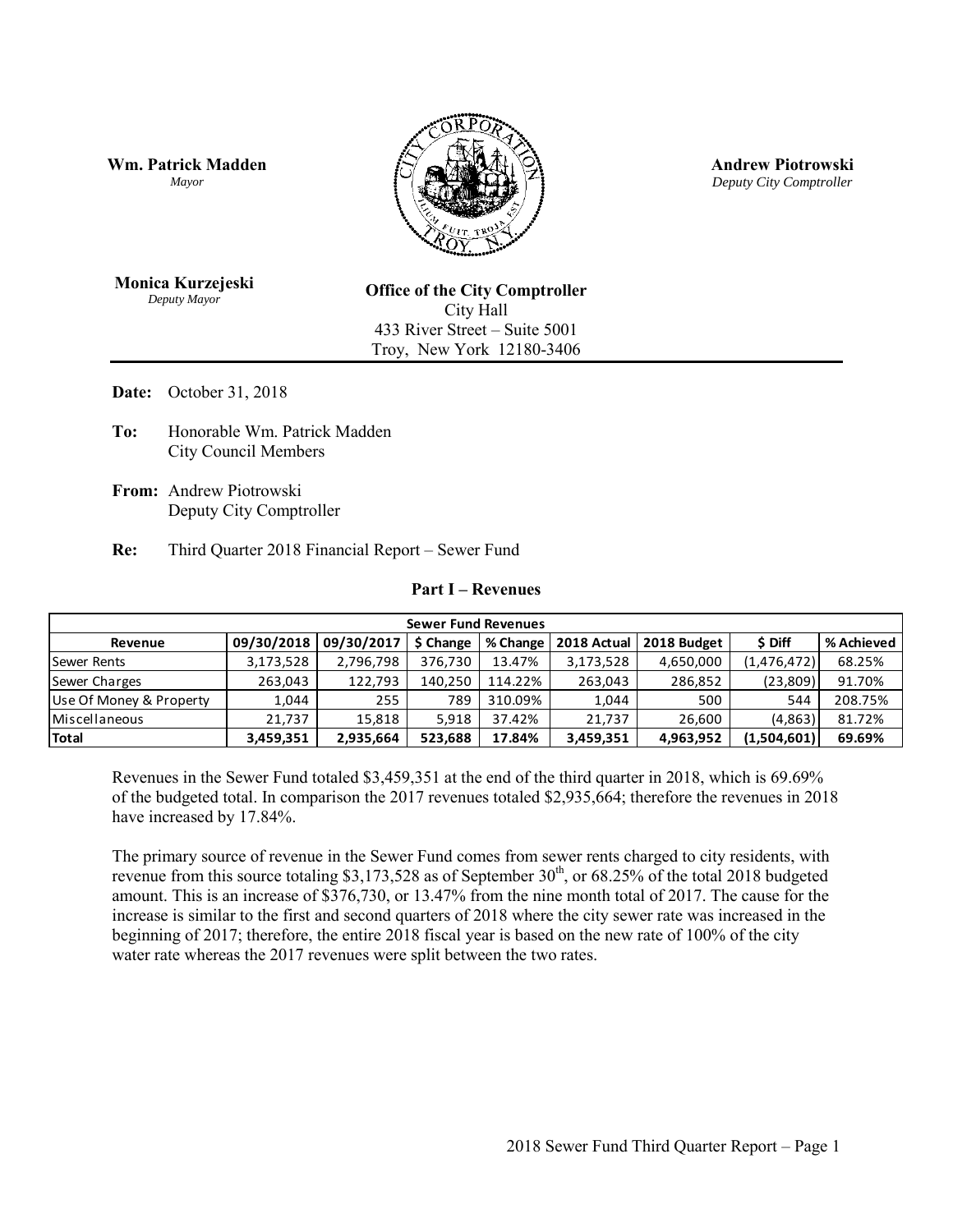| <b>Part II – Expenditures</b>        |            |            |            |                |              |             |           |            |
|--------------------------------------|------------|------------|------------|----------------|--------------|-------------|-----------|------------|
| <b>Sewer Fund Expenditures</b>       |            |            |            |                |              |             |           |            |
| <b>Expenditure</b>                   | 09/30/2018 | 09/30/2017 | $$$ Change | % Change       | 2018 Actual  | 2018 Budget | \$ Rem    | % Expended |
| Code 1 - Salaries                    |            |            |            |                |              |             |           |            |
| <b>Permanent Salaries</b>            | 514,292    | 489,198    | 25,094     | 5.13%          | 514,292      | 813,258     | 298,966   | 63.24%     |
| <b>Temporary Salaries</b>            | 17,520     | 13,560     | 3,960      | 29.20%         | 17,520       | 32,500      | 14,980    | 53.91%     |
| Overtime                             | 54,674     | 46,082     | 8,591      | 18.64%         | 54,674       | 90,000      | 35,326    | 60.75%     |
| Misc. Other                          | 4,900      | 1,538      | 3,363      | 218.70%        | 4,900        | 17,500      | 12,600    | 28.00%     |
| <b>Total Code 1</b>                  | 591,386    | 550,377    | 41,008     | 7.45%          | 591,386      | 953,258     | 361,873   | 62.04%     |
| Code 2 - Equipment                   | 0          | 21,390     | (21, 390)  | $\blacksquare$ | 0            | 33,888      | 33,888    | 0.00%      |
|                                      |            |            |            |                |              |             |           |            |
| Code 3 - Materials & Supplies        | 90,862     | 117,835    | (26, 973)  | $-22.89%$      | 90,862       | 264,457     | 173,595   | 34.36%     |
| <b>Code 4 - Contractual Services</b> |            |            |            |                |              |             |           |            |
| Utilities                            | 5,303      | 6,782      | (1,479)    | $-21.81%$      | 5,303        | 15,860      | 10,557    | 33.43%     |
| Repairs & Rentals                    | 16,867     | 7,111      | 9,756      | 137.19%        | 16,867       | 77,058      | 60,190    | 21.89%     |
| Insurance                            | 15,341     | 15,083     | 257        | 1.71%          | 15,341       | 16,623      | 1,282     | 92.29%     |
| Consultant Services                  | 240,426    | 31,839     | 208,588    | 655.14%        | 240,426      | 314,820     | 74,394    | 76.37%     |
| Training                             | 0          | $\Omega$   | 0          |                | 0            | 10,000      | 10,000    | 0.00%      |
| Judgments & Claims                   | $\Omega$   | 1,230      | (1, 230)   | $\mathbf{r}$   | 0            | 50,296      | 50,296    | 0.00%      |
| Uniforms                             | 4,207      | 3,075      | 1,132      | 36.82%         | 4,207        | 8,500       | 4,293     | 49.50%     |
| Due To Other Funds                   | 359,499    | 359,499    | 0          | 0.00%          | 359,499      | 479,332     | 119,833   | 75.00%     |
| <b>Total Code 4</b>                  | 641,643    | 424,619    | 217,024    | 51.11%         | 641,643      | 972,489     | 330,846   | 65.98%     |
|                                      |            |            |            |                |              |             |           |            |
| Code 6/7 - Debt Service              | 62,764     | 62,086     | 678        | 1.09%          | 0            | 74,763      | 74,763    | 0.00%      |
| Code 8 - Benefits                    |            |            |            |                |              |             |           |            |
| Pension                              | 40,159     | 45,303     | (5, 144)   | $-11.35%$      | 40,159       | 155,791     | 115,632   | 25.78%     |
| Healthcare                           | 196,509    | 225,048    | (28, 539)  | $-12.68%$      | 196,509      | 286,981     | 90,472    | 68.47%     |
| Dental                               | 10,346     | 11,115     | (768)      | $-6.91%$       | 10,346       | 14,614      | 4,268     | 70.80%     |
| Social Security                      | 43,712     | 40,922     | 2,790      | 6.82%          | 43,712       | 72,924      | 29,212    | 59.94%     |
| Worker's Compensation                | 31,383     | 29,716     | 1,667      | 5.61%          | 31,383       | 60,000      | 28,617    | 52.30%     |
| <b>Total Code 8</b>                  | 322,109    | 352,104    | (29, 995)  | $-8.52%$       | 322,109      | 590,310     | 268,201   | 54.57%     |
| <b>Code 9 - Interfund Transfers</b>  | 0          | 0          | 0          |                | $\mathbf{0}$ | 2,142,863   | 2,142,863 | 0.00%      |
| <b>Grand Total</b>                   | 1,708,764  | 1,528,410  | 180,353    | 11.80%         | 1,646,000    | 5,032,028   | 3,386,028 | 32.71%     |

Sewer Fund expenditures totaled \$1,708,764 at the end of the third quarter in the 2018 fiscal year, which is 32.71% of the total fund budget. Costs have increased by \$180,353 in comparison to the same time period of 2017, which is a percent increase of 11.80%.

There have been two areas that have increased significantly in the 2018 fiscal year when comparing the nine months totals to the three quarter result of 2017.

The first increase is Permanent Salaries in the Sewer Fund which is primarily caused by the wage increase included in the settlement of the outstanding CSEA union contract.

The second increase is within Consultant Services which totaled \$240,426 in 2018. This is from the costs to install two new pumping stations in the 2018 fiscal year.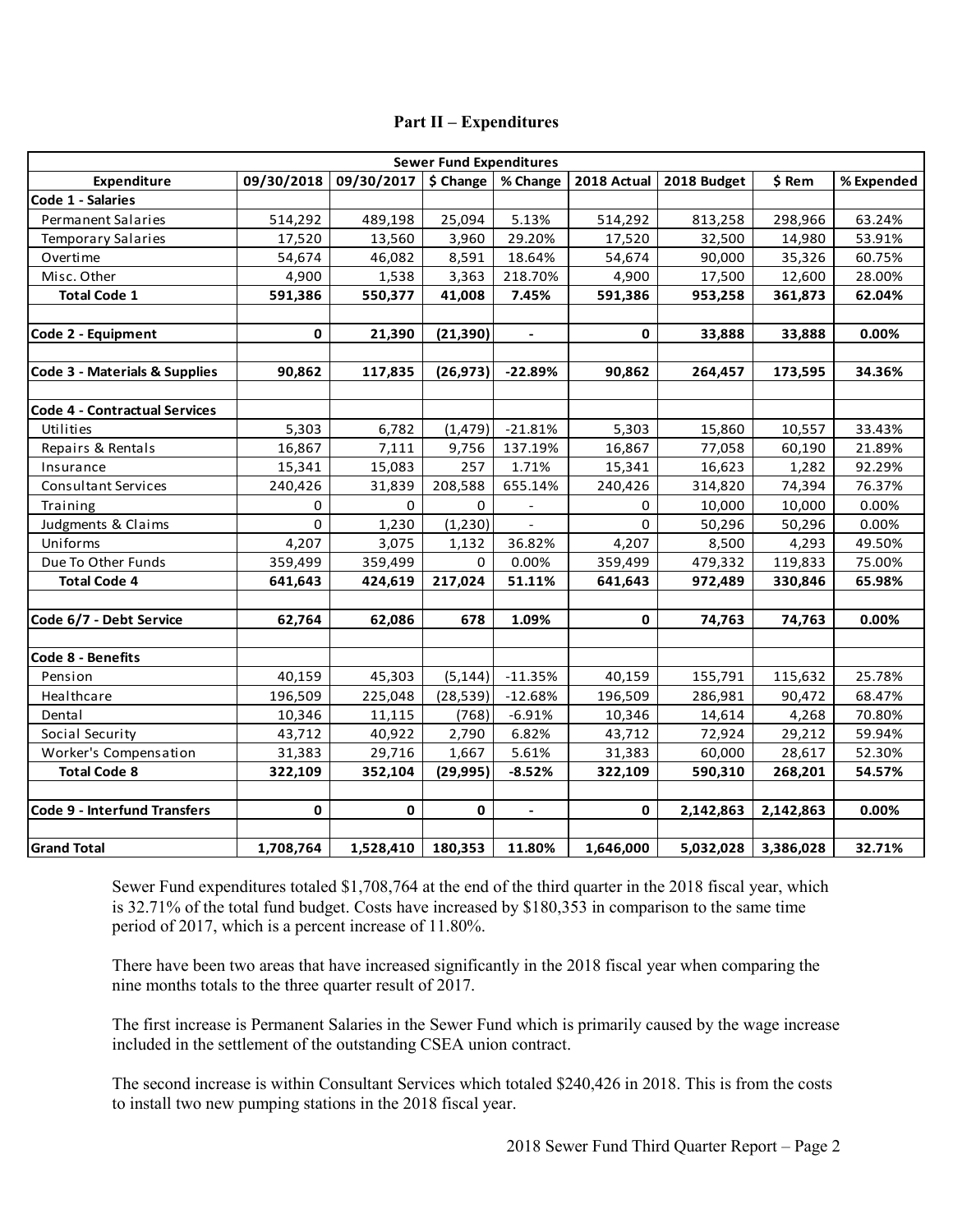The Interfund Transfer category is the largest expense in the Sewer Fund which is the transfer to the Capital Projects Fund for the Combined Sewer Overflow (CSO) Project. This amount will be recorded in the fourth quarter of the fiscal year.

|                     | .         | www.com   |                   |
|---------------------|-----------|-----------|-------------------|
|                     | 2018      | 2017      | <b>Difference</b> |
| <b>Revenues</b>     | 3,459,351 | 2,935,664 | 523,687           |
|                     |           |           |                   |
| <b>Expenditures</b> | 1,708,764 | 1,528,410 | 180,354           |
|                     |           |           |                   |
| <b>Difference</b>   | 1,750,587 | 1,407,254 | 343,333           |
|                     |           |           |                   |

#### **Part III – Conclusion**

The Sewer Fund has a surplus of \$1,750,587 as of September  $30<sup>th</sup>$ , an increase of approximately \$340,000 from 2017. The cause of this increase is attributable to the increase in sewer rents to city residents and the rate increase passed in 2017.

It is important to note that the Sewer Fund will show a surplus throughout the fiscal year because the transfer to the Capital Projects Fund will not occur until the 2018 year-end reconciliation.

If you have any questions regarding the information provided in this report please do not hesitate to contact me for answers.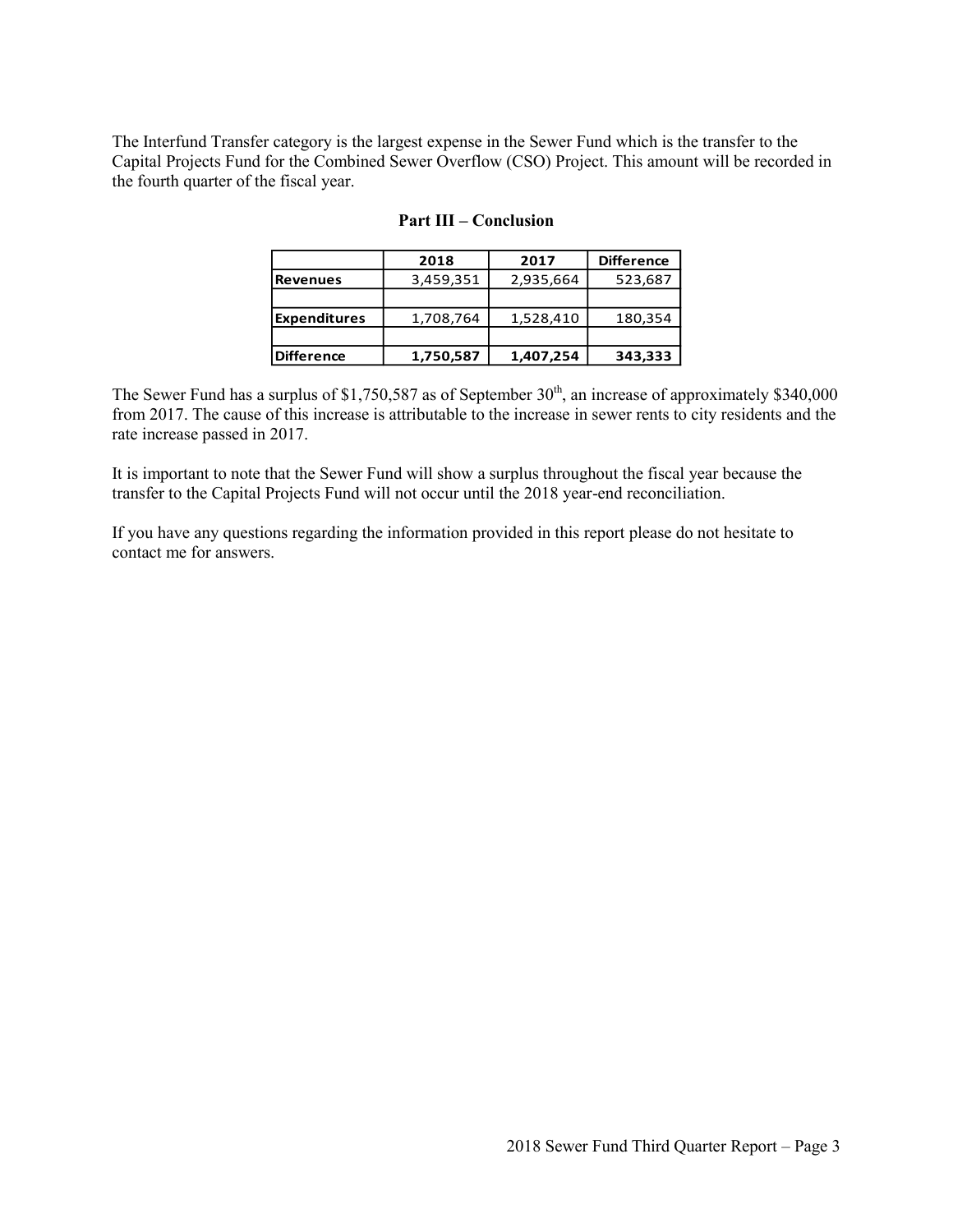**Wm. Patrick Madden** *Mayor* 



**Andrew Piotrowski** *Deputy City Comptroller* 

**Monica Kurzejeski** *Deputy Mayor* 

**Office of the City Comptroller**  City Hall 433 River Street – Suite 5001 Troy, New York 12180-3406

**Date:** October 31, 2018

- **To:** Honorable Wm. Patrick Madden City Council Members
- **From:** Andrew Piotrowski Deputy City Comptroller
- **Re:** Third Quarter 2018 Financial Report Water Fund

#### **Part I – Revenues**

| <b>Part I – Revenues</b>             |            |            |            |          |             |             |             |            |  |
|--------------------------------------|------------|------------|------------|----------|-------------|-------------|-------------|------------|--|
|                                      |            |            |            |          |             |             |             |            |  |
| <b>Water Fund Revenues</b>           |            |            |            |          |             |             |             |            |  |
| Revenue                              | 09/30/2018 | 09/30/2017 | \$ Change  | % Change | 2018 Actual | 2018 Budget | \$ Diff     | % Achieved |  |
| City Water Sales                     | 3,198,840  | 3,089,640  | 109,200    | 3.53%    | 3,198,840   | 4,650,000   | (1,451,160) | 68.79%     |  |
| <b>Outside Community Water Sales</b> | 3,845,120  | 4,106,358  | (261, 237) | $-6.36%$ | 3,845,120   | 7,587,000   | (3,741,880) | 50.68%     |  |
| Unmetered Sales                      | 179,164    | 165,532    | 13,632     | 8.24%    | 179,164     | 275,000     | (95, 836)   | 65.15%     |  |
| Use Of Money & Property              | 206,206    | 189,373    | 16,833     | 8.89%    | 206,206     | 210,000     | (3,794)     | 98.19%     |  |
| Permits                              | 10,790     | 11,390     | (600)      | $-5.27%$ | 10,790      | 12,000      | (1,210)     | 89.92%     |  |
| Sale Of Property                     | 13,200     | 45,089     | (31, 889)  | -70.72%  | 13,200      | 51,000      | (37, 800)   | 25.88%     |  |
| Miscellaneous                        | 87,950     | 72,077     | 15,873     | 22.02%   | 87,950      | 91,000      | (3,050)     | 96.65%     |  |
| <b>Interfund Revenues</b>            | 245,250    | 245,250    |            | 0.00%    | 245,250     | 327,000     | (81,750)    | 75.00%     |  |
| Appropriated Fund Balance            | 1,635,000  | 202,000    | 1,433,000  | 709.41%  | 1,635,000   | 1,635,000   | 0           | 100.00%    |  |
| <b>Total</b>                         | 9,421,521  | 8,126,710  | 1,294,811  | 15.93%   | 9,421,521   | 14,838,000  | (5,416,479) | 63.50%     |  |
|                                      |            |            |            |          |             |             |             |            |  |

Revenues in the Water Fund totaled \$9,421,521 at the end of the third quarter of 2018, representative of 63.50% of the 2018 budgeted total. In comparison to the 2017 third quarter results of \$8,126,710, the 2018 results have increased by 15.93%.

Water Fund revenues to city residents totaled \$3,198,840 at the end of the third quarter in 2018, which is 68.79% of the budgeted total. The actual results have shown an increase from the nine month total of 2017 with a percent increase of 3.53%, or approximately \$109,000. The increase is due to an increase in the amount of water consumed within the current fiscal year.

Revenue from outside communities decreased by 6.36% from 2017, with a nine month total in 2018 of \$3,845,120, or 50.68% of the total amount budgeted. Only fifty percent of the budgeted total has been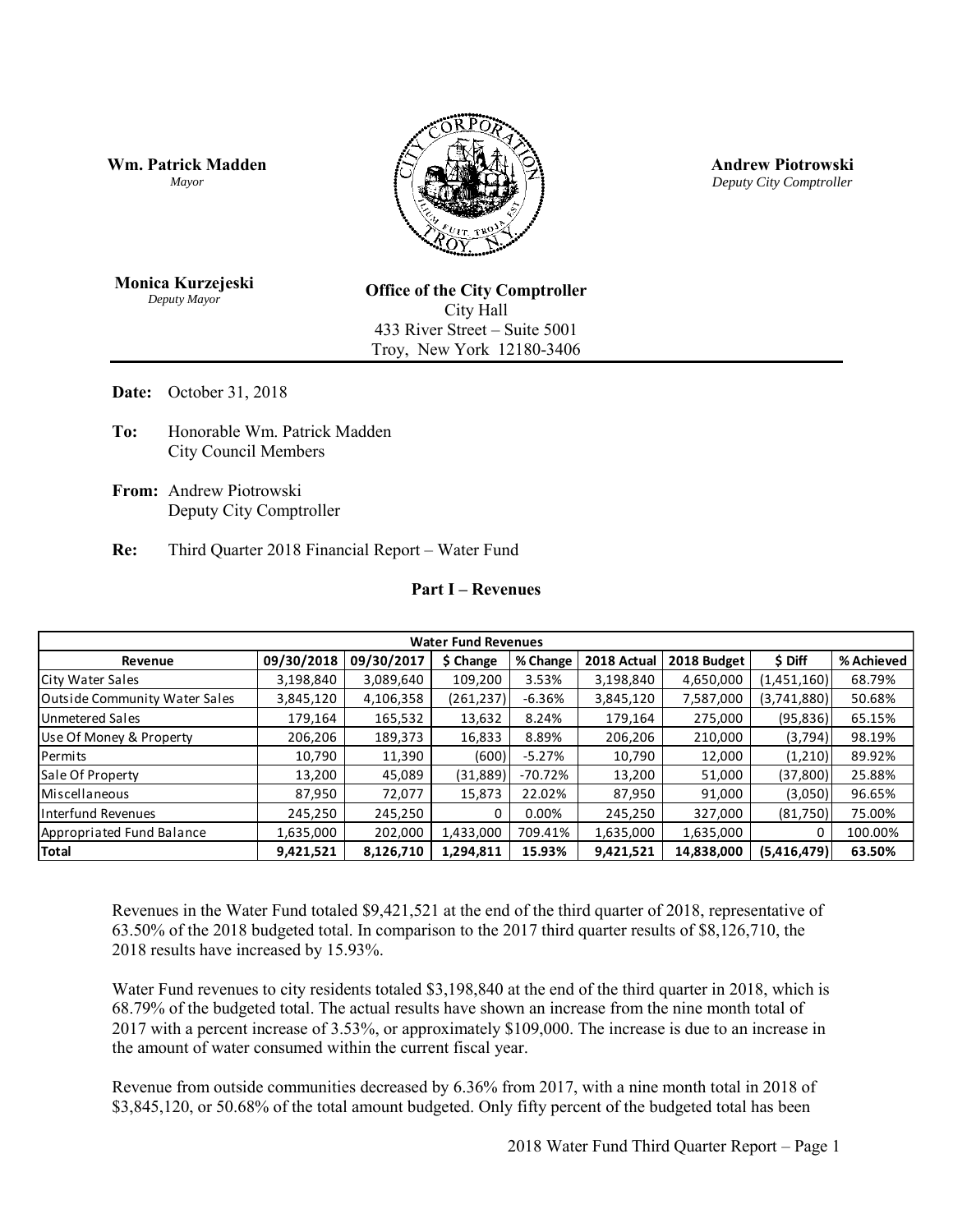recognized in part because of the billing periods and the number of outside communities that are only billed twice per year.

The decrease from year to year in revenues from outside communities has been caused by a decrease in the amount of gallons consumed by three different communities. The Comptroller's Office monitors these billings closely.

The revenues budgeted from Appropriated Fund Balance are primarily for the 2018 Water Fund Capital Plan and is offset by corresponding expenditures within the fund.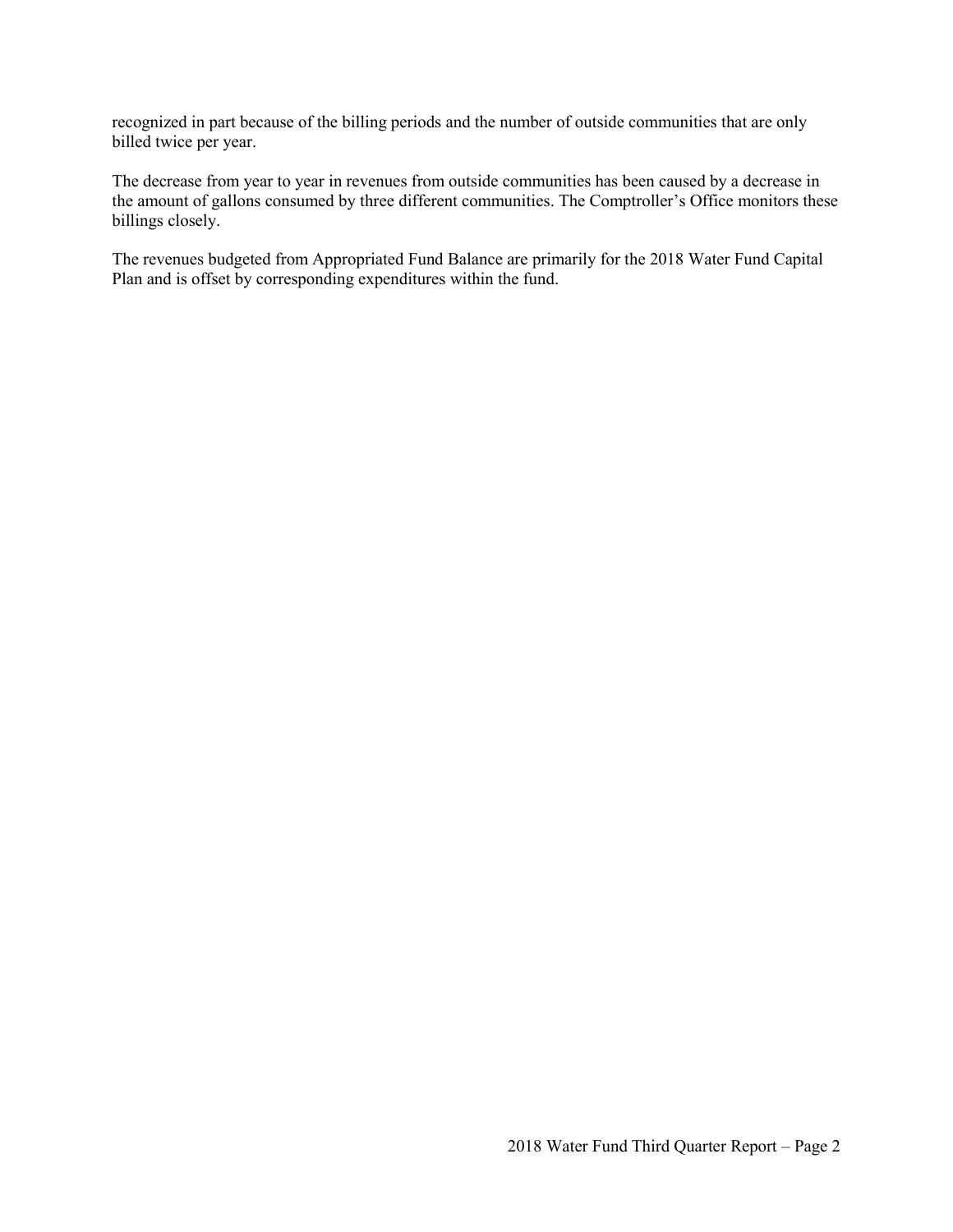|                                      | <b>Water Fund Expenditures</b> |            |           |             |             |             |           |            |  |
|--------------------------------------|--------------------------------|------------|-----------|-------------|-------------|-------------|-----------|------------|--|
| Expenditure                          | 09/30/2018                     | 09/30/2017 | \$ Change | % Change    | 2018 Actual | 2018 Budget | \$ Rem    | % Expended |  |
| Code 1 - Salaries                    |                                |            |           |             |             |             |           |            |  |
| Permanent Salaries                   | 1,969,958                      | 1,920,011  | 49,947    | 2.60%       | 1,969,958   | 3,019,034   | 1,049,076 | 65.25%     |  |
| <b>Temporary Salaries</b>            | 0                              | 20,760     | (20, 760) | $-100.00\%$ | 0           | 62,500      | 62,500    | 0.00%      |  |
| Overtime                             | 139,009                        | 103,456    | 35,553    | 34.37%      | 139,009     | 205,500     | 66,491    | 67.64%     |  |
| Misc Other                           | 10,463                         | 14,868     | (4,404)   | $-29.62%$   | 10,463      | 77,832      | 67,369    | 13.44%     |  |
| <b>Total Code 1</b>                  | 2,119,430                      | 2,059,095  | 60,335    | 2.93%       | 2,119,430   | 3,364,866   | 1,245,436 | 62.99%     |  |
|                                      |                                |            |           |             |             |             |           |            |  |
| Code 2 - Equipment                   | 2,810                          | 23,630     | (20, 821) | $-88.11%$   | 2,810       | 46,310      | 43,500    | 6.07%      |  |
| Code 3 - Materials & Supplies        | 1,403,208                      | 1,294,971  | 108,236   | 8.36%       | 1,403,208   | 2,085,779   | 682,571   | 67.27%     |  |
| <b>Code 4 - Contractual Services</b> |                                |            |           |             |             |             |           |            |  |
| Utilities                            | 256,340                        | 209,841    | 46,499    | 22.16%      | 256,340     | 408,265     | 151,925   | 62.79%     |  |
| Postage                              | 21,619                         | 20,413     | 1,205     | 5.90%       | 21,619      | 31,500      | 9,881     | 68.63%     |  |
| Printing & Advertising               | 5,232                          | 3,893      | 1,339     | 34.39%      | 5,232       | 7,000       | 1,768     | 74.75%     |  |
| Repairs & Rentals                    | 27,484                         | 52,252     | (24, 768) | $-47.40%$   | 27,484      | 74,000      | 46,516    | 37.14%     |  |
| Insurance                            | 61,363                         | 60,333     | 1,030     | 1.71%       | 61,363      | 67,491      | 6,128     | 90.92%     |  |
| Dues                                 | 0                              | 363        | (363)     | $-100.00\%$ | 0           | 6,000       | 6,000     | 0.00%      |  |
| Consultant Services                  | 179,786                        | 78,132     | 101,654   | 130.11%     | 179,786     | 251,042     | 71,256    | 71.62%     |  |
| Training                             | 5,061                          | 3,976      | 1,085     | 27.28%      | 5,061       | 14,600      | 9,539     | 34.66%     |  |
| Travel                               | 355                            | 974        | (619)     |             | 355         | 2,250       | 1,895     | 15.78%     |  |
| Uniforms                             | 21,197                         | 21,813     | (616)     | $-2.82%$    | 21,197      | 37,500      | 16,303    | 56.53%     |  |
| Misc Other                           | 1,821,801                      | 1,823,426  | (1,625)   | $-0.09%$    | 1,821,801   | 4,517,575   | 2,695,774 | 40.33%     |  |
| <b>Total Code 4</b>                  | 2,400,238                      | 2,275,416  | 124,823   | 5.49%       | 2,400,238   | 5,417,223   | 3,016,985 | 44.31%     |  |
| Code 6/7 - Debt Service              | 299,328                        |            |           | $-0.66%$    |             | 563,745     | 264,417   | 53.10%     |  |
|                                      |                                | 301,329    | (2,001)   |             | 299,328     |             |           |            |  |
| Code 8 - Benefits                    |                                |            |           |             |             |             |           |            |  |
| Pension                              | 143,969                        | 161,004    | (17, 034) | $-10.58%$   | 143,969     | 558,503     | 414,534   | 25.78%     |  |
| Healthcare                           | 671,969                        | 689,042    | (17,073)  | $-2.48%$    | 671,969     | 981,342     | 309,373   | 68.47%     |  |
| Dental                               | 33,835                         | 35,093     | (1,259)   | $-3.59%$    | 33,835      | 47,791      | 13,956    | 70.80%     |  |
| Social Security                      | 155,760                        | 152,402    | 3,358     | 2.20%       | 155,760     | 257,298     | 101,538   | 60.54%     |  |
| Workers' Compensation                | 19,953                         | 43,803     | (23, 850) | $-54.45%$   | 19,953      | 28,000      | 8,047     | 71.26%     |  |
| <b>Total Code 8</b>                  | 1,025,487                      | 1,081,344  | (55, 857) | $-5.17%$    | 1,025,487   | 1,872,934   | 847,447   | 54.75%     |  |
| Code 9 - Interfund Transfers         | 1,495,000                      | 202,000    | 1,293,000 | 640.10%     | 1,495,000   | 1,495,000   | 0         | 100.00%    |  |
|                                      |                                |            |           |             |             |             |           |            |  |
| <b>Grand Total</b>                   | 8,745,500                      | 7,237,785  | 1,507,715 | 20.83%      | 8,745,500   | 14,845,857  | 6,100,357 | 58.91%     |  |

Expenditures in the Water Fund totaled \$8,745,500 as of September 30, 2018, representative of 58.91% of the total amount budgeted in 2018. This 2018 total is an increase of 20.83%, or approximately \$1,507,715 from the nine month total of 2017.

The primary cause for the increase in operating expenditures from 2017 to 2018 is within the Consultant Services line which increased approximately \$101,000. The increase and reason why is that \$147,545 has been expended due to the repairs needed for the water main break under the Poestenkill.